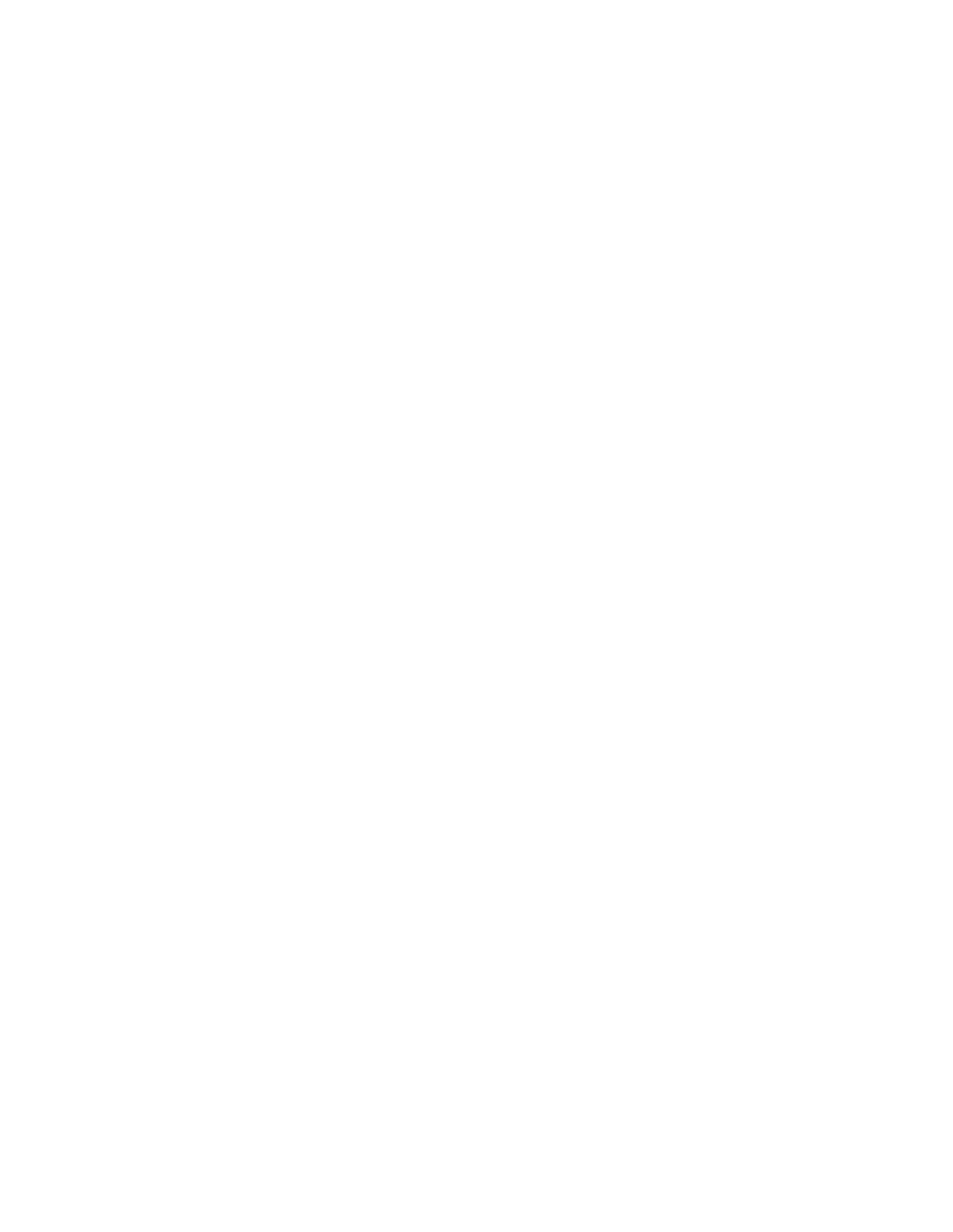# TABLE OF CONTENTS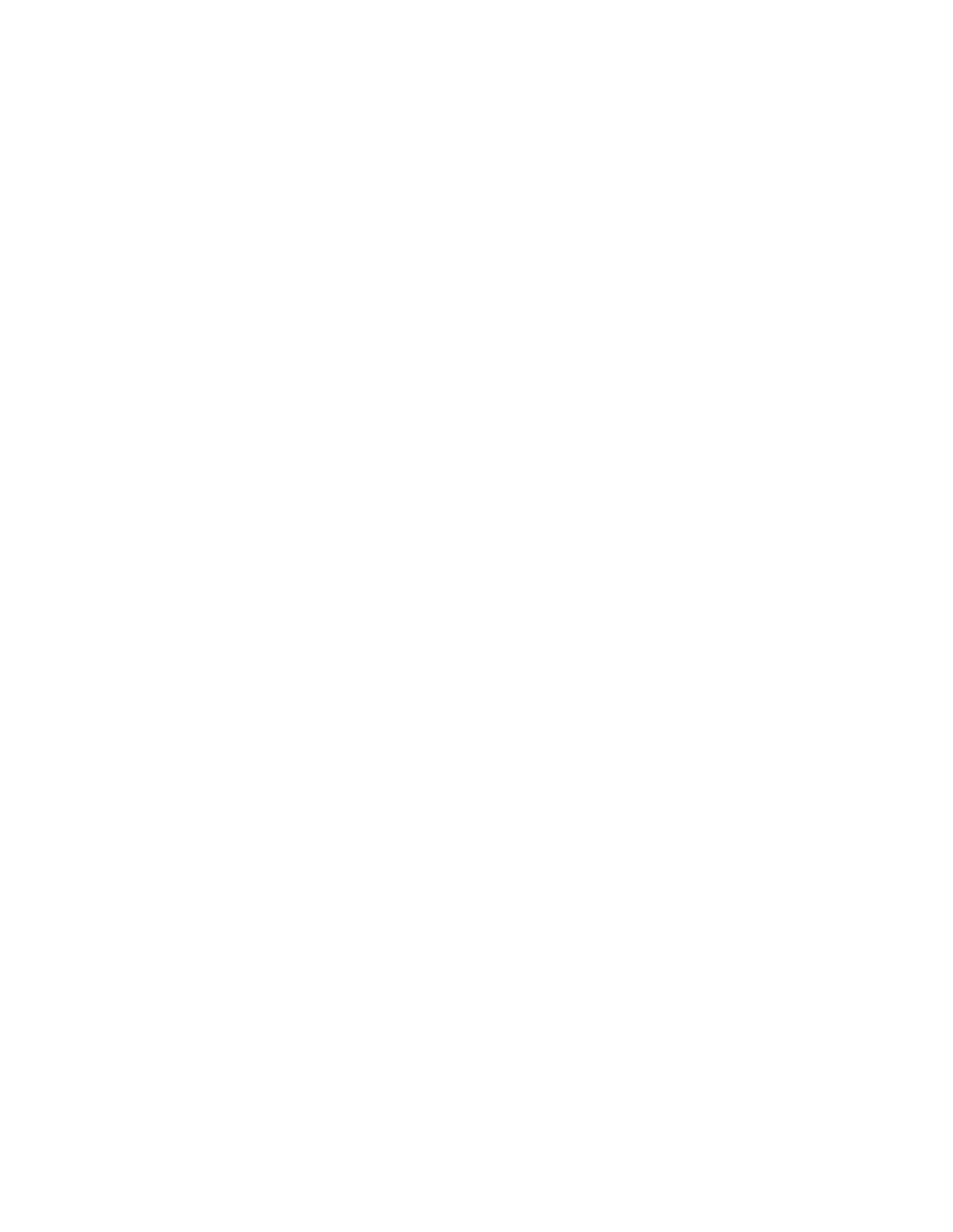## **SAFETY INFORMATION WARNINGS**

#### **IMPORTANT: READ THIS OWNER'S MANUAL CAREFULLY AND COMPLETELY BEFORE TRYING TO ASSEMBLE, INSTALL, OPERATE OR SERVICE THIS APPLIANCE (FIREBOX ENCLOSURE).**

Early signs of carbon monoxide poisoning resemble flu, with headaches, dizziness and/or nausea. If you have these signs, heater may not be working properly. Get fresh air at once! Have heater serviced.

Some people-pregnant women, persons with heart or lung disease, anemia, those under influence of alcohol and those at high altitudes are more affected by carbon monoxide than others.

#### **CAUTION: Strong drafts, such as a ceiling fan placed directly in front of heater (pulling from either direction) may create sooting. Sooting will discolor walls.**

- 1. **The installation must conform with local codes or in absence of local codes, with** *National Fuel Gas Code, ANSI Z223.1/NFPA54.*
- 2. **This appliance may be installed in an After-Market\* Manufactured (Mobile) Home, where not prohibited by state or local codes.** \* (After-Market: Completion of sale, not for purpose of resale from manufacturer.)
- 3. **"This heater shall not be installed in a confined space or unusually tight construction unless provisions are provided for adequate combustion and ventilation air.."** *See Page 10, for "Producing Adequate Ventilation".*
- 4. Any safety screen or guard removed for servicing an appliance must be replaced prior to operating heater. **This appliance (vent less firebox enclosure) is manufactured with fireplace screens and you must** *close any fireplace screens before operation of decorative type unvented room heater.*
- 5. Do not use this heater for burning trash or cooking. Never place matches, paper, garbage or any other material on top of logs or into flames.
- 6. **"WARNING: Do not use a blower insert, heat exchanger insert or other accessory not approved for use with this heater."**
- 7. **"Fireplace canopy must not be modified or replaced with a canopy that may be provided with unvented decorative room heater."**
- 8. This universal box has been tested, listed and certified to **ANSI Z21. 91-2007** Vent less Firebox Enclosures for Gas-Fired Unvented Decorative Room Heaters.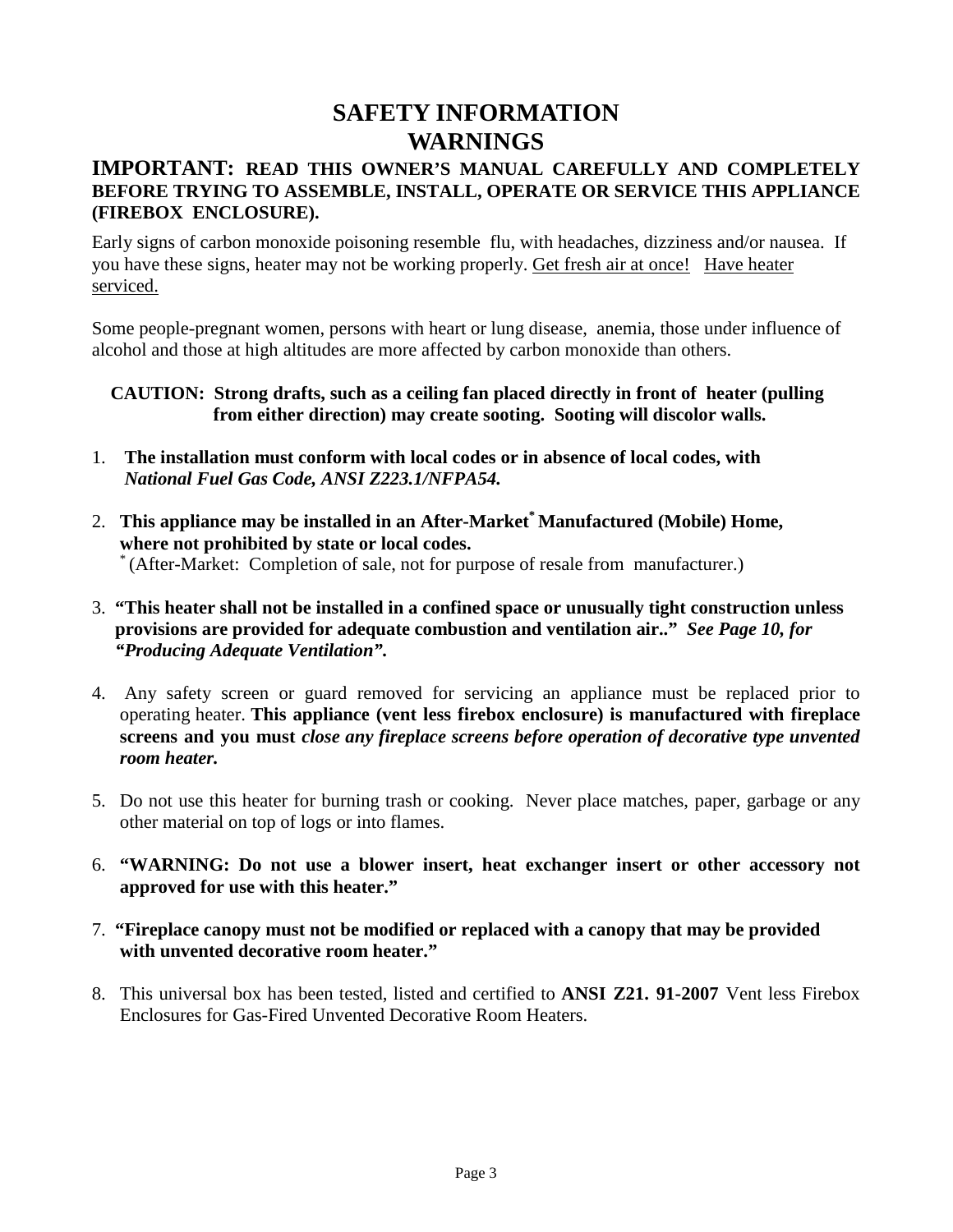# **WARNING**

**DO NOT USE A BLOWER INSERT, HEAT EXCHANGER INSERT OR OTHER ACCESSORY NOT APPROVED FOR USE WITH THIS HEATER.**

# **WARNING**

**THIS HEATER SHALL NOT BE INSTALLED IN UNUSUALLY TIGHT CONSTRUCTION SPACE UNLESS PROVISIONS ARE MADE FOR ADEQUATE COMBUSTION AND VENTILATION AIR.** *"See Page 10, for "Producing Adequate Ventilation".*

**NOTE: THIS IS A VENTLESS FIREBOX ENCLOSURE (UNIVERSAL) FOR GAS FIRED DECORATIVE TYPE UNVENTED ROOM HEATERS. IT WILL ACCEPT ANY GAS LOGS UP TO 40,000 BTU'S AS LONG AS LOGS WILL FIT. YOU MUST MEET MINIMUM CLEARANCES SPECIFIED IN INSTRUCTION MANUAL. FAILURE TO FOLLOW INSTALLATION INSTRUCTIONS WILL VOID WARRANTY.**

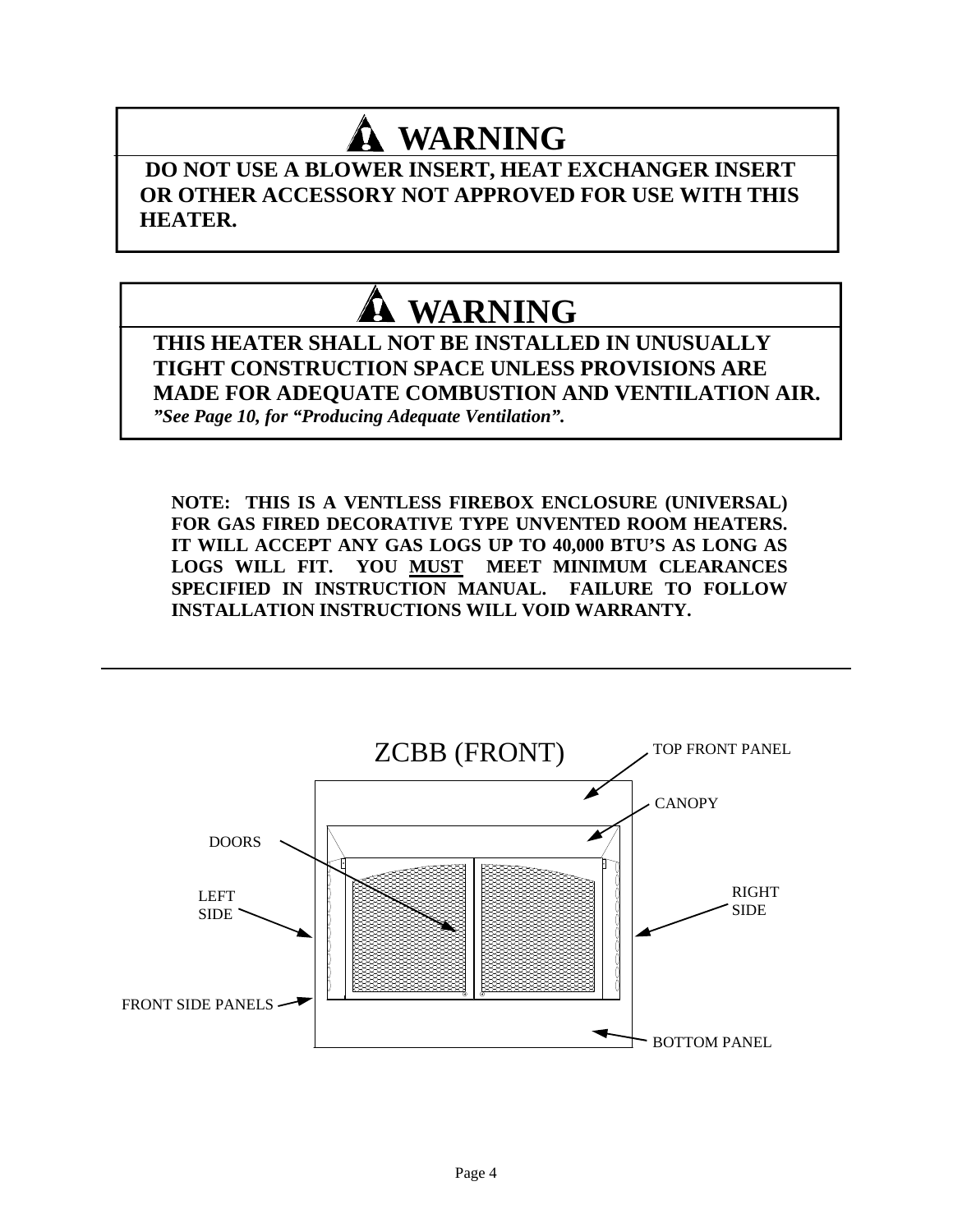# **INSTALLATION**

Your New Buck Ventless Firebox Enclosure may be installed in Residential or \*After-Market Manufactured Mobile Homes. This appliance may be installed in an \*After Market Manufactured Mobile Home, **where not prohibited by state or local codes.**

\* (After Market: Completion of sale, not for purpose of resale from manufacturer).

**NOTE: See page 13, for "Producing Adequate Ventilation".**

### **CHOOSING LOCATION FOR YOUR FIREBOX**

Figure 1 shows some of many ways your firebox may be installed. Consider traffic pattern in your room and location of doors and windows. Moving air from ceiling fans, open doors and hot air grills may cause flames to impinge logs resulting in sooting. If a disturbance is found that affects flames, it must be eliminated by turning off ceiling fan, closing door or closing hot air register. A corner location may be best where space is limited.

Your Ventless Firebox Enclosure weighs no more than some of your fine furniture. If firebox is located near a load bearing wall, additional supports to foundation will not be necessary. HEAVY FACINGS, SUCH AS BRICK, STONE, ETC., MAY REQUIRE ADDITIONAL FOUNDATION SUPPORT.

**NOTE: WHEN FIREBOX IS INSTALLED DIRECTLY ON CARPETING, TILE OR OTHER COMBUSTIBLE MATERIALS, OTHER THAN WOOD FLOORING, FIREBOX SHALL BE INSTALLED ON A METAL OR WOOD PANEL EXTENDING FULL WIDTH AND DEPTH OF ENCLOSURE.**

#### **GAS LINE**

The gas supply line and electrical supply must be installed before framing in fireplace by a licensed installer. This appliance when installed, be electrically grounded in accordance with local codes or in absence of local codes, with *National Electrical Code, ANSI \ NFPA 70.*

#### **DRAFTS**

Do not locate fireplace in high traffic areas or areas exposed to high drafts and winds. Locate fireplace away from furniture and draperies.

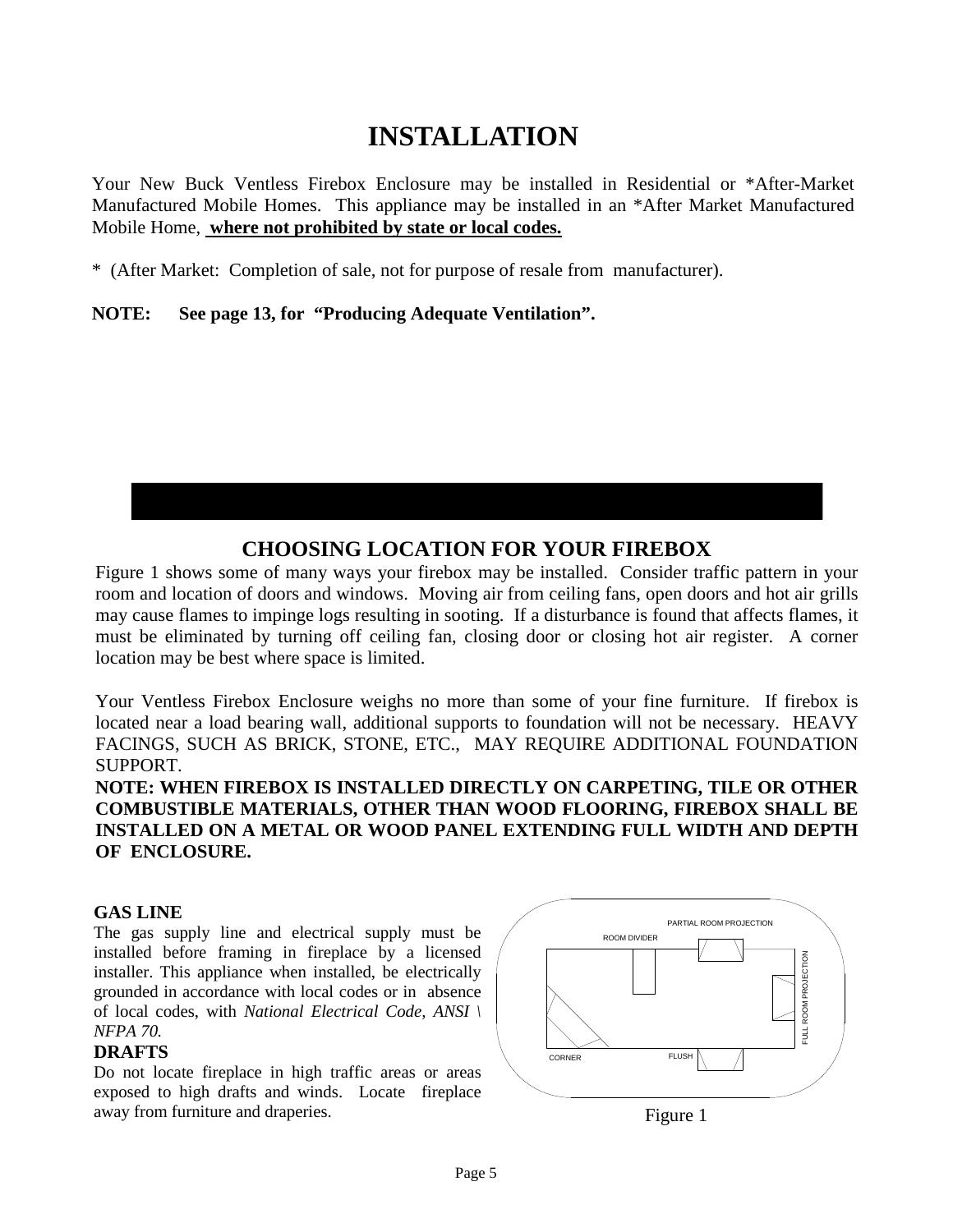#### **FIREBOX AND FRAMING DIMENSIONS (ZC) & (FF) NOTE: SEE PAGE 10 IF AN OPTIONAL WOODEN FLUSH MOUNT MANTEL FRONT (FF) IS TO BE USED.**



**WARNING: NOTCHING OF FRAM-ING AROUND THE STANDOFFS (SPACERS) OR ALTERATION OF THE STANDOFFS CAN CAUSE A FIRE OR MAY RESULT IN PROP-ERTY DAMAGE, PERSONAL IN-JURY OR LOSS OF LIFE.**

**NOTE: YOUR NEW BUCK RPORATION VENTLESS FIREBOX ENCLOSURE IS EQUIPPED WITH A FACTORY INSTALLED CANOPY. IT MAY NOT BE REPLACED WITH ANY OTHER MANUFACTURER'S CANOPY.**



**WARNING: INSULATION OR OTHER MATERIALS MUST NOT BE PLACED AROUND OR THE FIREBOX, FILLING THE SPACES AROUND THE FIREBOX CAN CAUSE A FIRE OR MAY RESULT IN PROPERTY DAMAGE, PERSONAL INJURY OR LOSS OF LIFE .**



Figure 2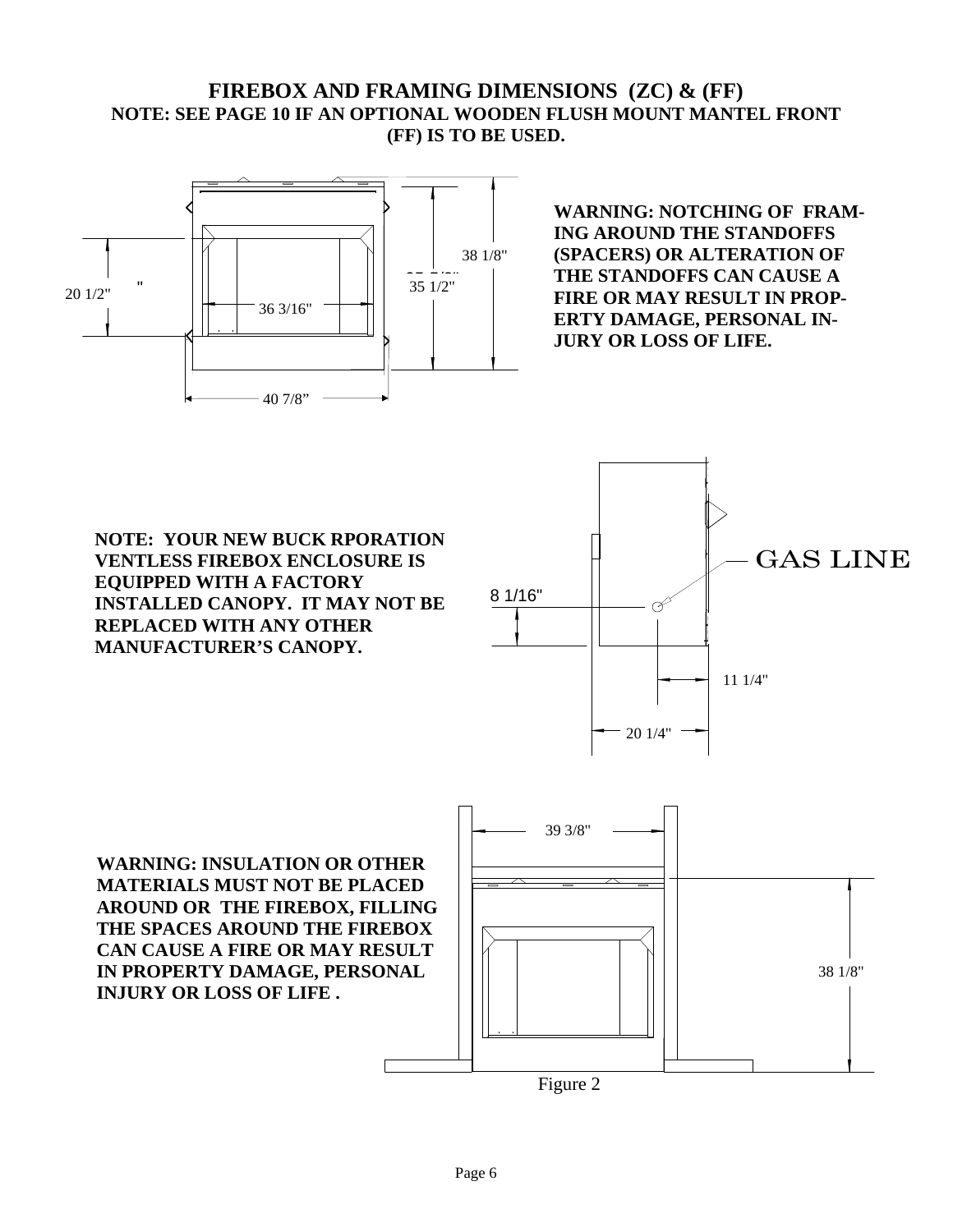#### **FIREBOX CLEARANCES**

Firebox may be placed directly on a combustible floor, against a combustible wall at marked clearances or on a raised wooden platform.

If firebox is to be installed on a raised wooden platform, platform must be a continuous level surface. The firebox must be secured in place so it cannot shift positions.

Only header (see Figure 3) may rest on standoffs on top of firebox. When firebox is installed over carpeting, vinyl tile or any combustible material other than wood flooring, it must be installed on a metal or wood panel extending its full width and depth. Alternatively, carpeting, vinyl tile, etc. may be removed beneath

firebox before installing.

COMBUSTIBLE MATERIALS MUST NOT BE INSTALLED OVER OR TOUCH ANY BLACK PAINTED SURFACE. DO NOT BLOCK HEAT CIRCULATING AIR OUTLETS. DOING SO MAY RESULT IN POTENTIAL FIRE HAZARDS.

- 1. **Sidewall Clearances:** Clearances from side of firebox opening to any adjacent combustible wall should not be less than 7".
- 2. **Ceiling Clearances:** The ceiling height should not be less than 42" from top of firebox opening

### **INSTALLING FIREBOX**

This list of specific instructions will help you make certain that every installation operation is performed correctly. Complete installation steps in sequence shown.

LOCAL BUILDING CODES SHOULD BE CONSULTED IN ALL CASES AS TO PARTICULAR REQUIREMENTS CONCERNING INSTALLATION OF FACTORY BUILT FIREBOXES. Select location for firebox by taking into consideration factors previously outlined in the "Choosing Location." See page 5.

#### **Framing Firebox**

The width of framed opening must be 40 7/8". The height of framed opening must be 38 1/8". The entire firebox can be elevated above floor to achieve a raised hearth effect. This can be done by adding a small platform to achieve desired height.

#### **NOTE: The wiring for optional blower must be installed during framing stage.**

When framing is inside home, outside wall will be insulated. If framing or chase is outside, a thin insulation should be used in framing on back, sides and top. The bottom should be insulated with a hard insulating board. This will prevent cold from going into chase through firebox to living space.

#### **Install Firebox**

Install firebox into framed opening by placing it directly in front of opening and sliding it into proper position.

#### **Level Firebox**

Check the level of firebox on top edge of firebox face. Shim if necessary.

#### **Secure Firebox**

Secure firebox to framing. The nailing flange on firebox will make securing firebox to frame quick and easy. Use appropriate size nails or screws to secure firebox.





**Figure 3**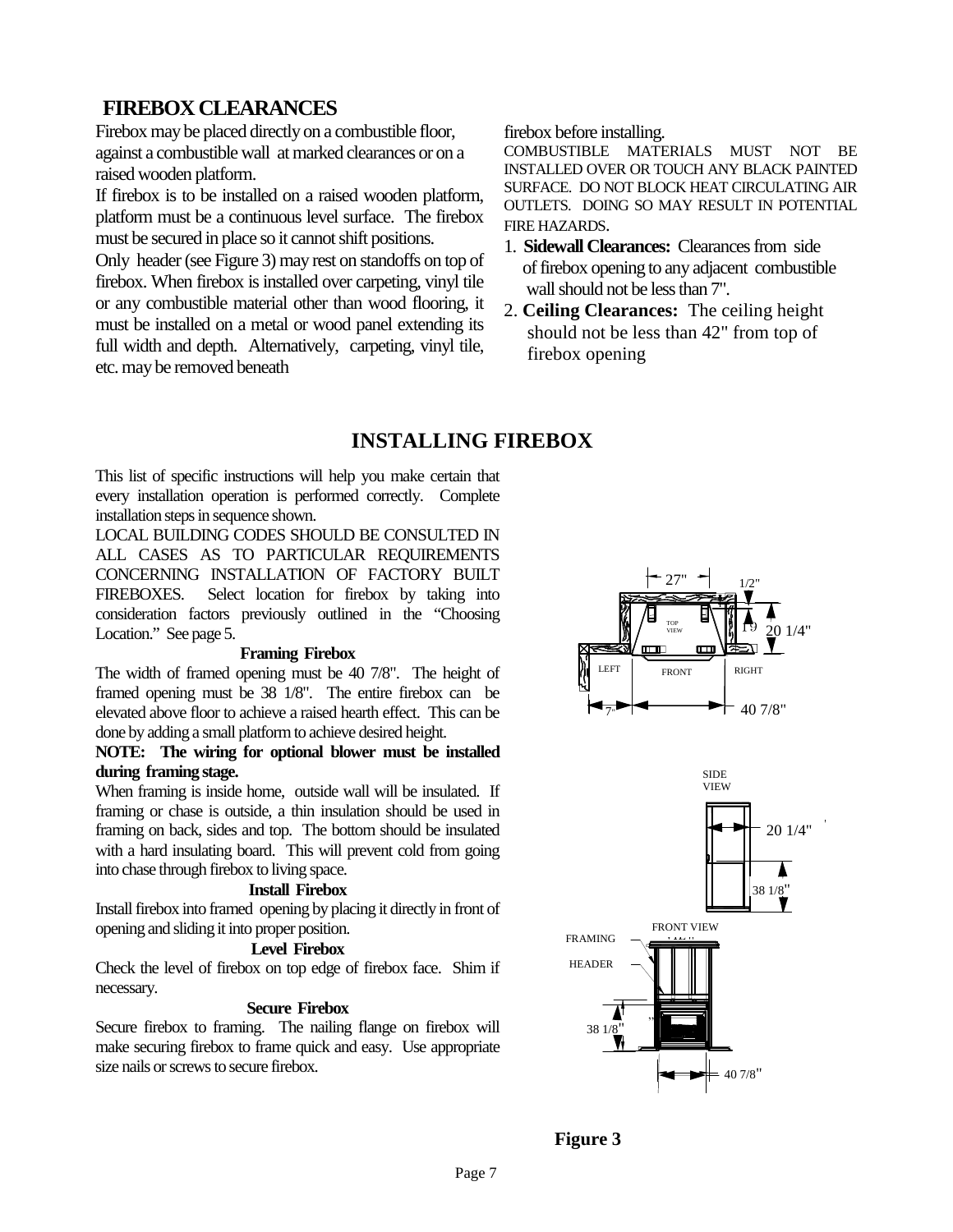# **FINISHING YOUR FIREBOX**

There is a wide variety of finishing material available for your firebox from formal wall treatments with marble and mantels, to rustic wood paneling, stone or brick.

#### **IT IS IMPORTANT THAT THE BLACK FACE OF FIREBOX NOT BE COVERED WITH ANY TYPE OF COMBUSTIBLE MATERIAL.**

Non-combustible facing materials such as marble, brick or ceramic tile may over lap black face of firebox up to opening on either side of firebox. Seal all joints between black firebox face and wall covering with a heatresistant material such as rock wool insulation or mortar. Be sure to use high temperature adhesive or mortar when anchoring brick, stone or tile to face of firebox. Check to see whether man-made brick and stone are made of non-combustible

### **CLEARANCES**

To ensure a safe installation, the following must be carefully observed.

- 1. **Sidewall Clearances:** Clearances from side of firebox opening to any adjacent combustible wall should not be less than 7". See Figure 4
- 2. **Ceiling Clearances:** The ceiling height should not be less than 42" from top of firebox opening.

materials before using them on face of firebox. Some of these products contain combustible materials. Combustible wall coverings such as paneling or wallboard may **not** overlap black face of firebox. The space between wall covering and firebox should be sealed with a heat resistant material such as rock wool insulation or mortar.

**NOTE: An "L" shaped steel lintel must be installed across top of firebox opening where facing materials such as brick or stone is used on face of firebox. It acts as a support/firestop. It should be attached to face of firebox with screws and sealed to firebox with a heat-resistant sealer.**

- 3. **Mantel Clearances:** See Figure 5. Noncombustible materials used in this installation such as slate, tile, marble, etc. must be at least 1/2" thick.
- 4. **Floor Clearances:** No clearance is required if appliance is installed per these instructions.

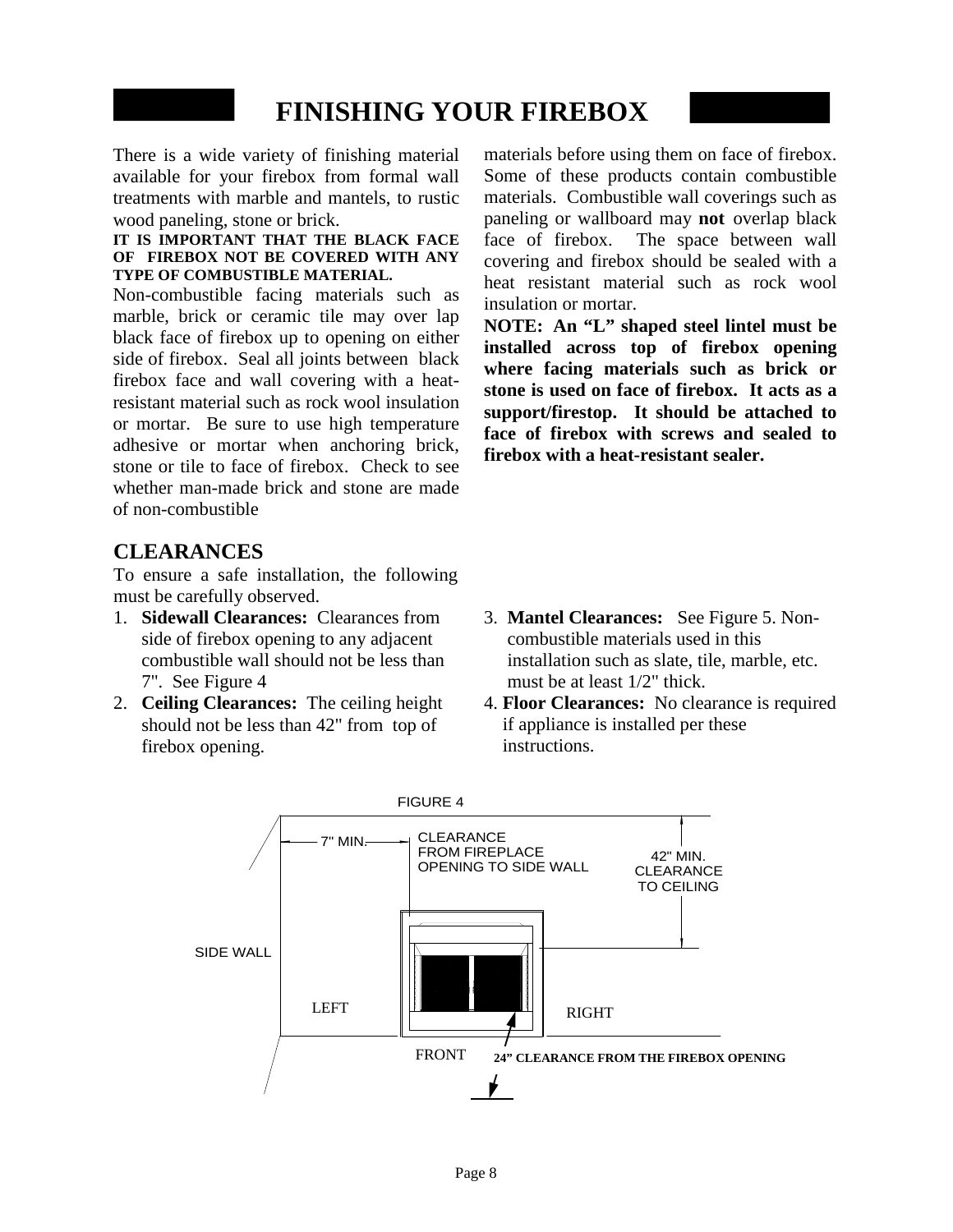### **MANTEL PROFILES FOR VENTLESS FIREBOX ENCLOSURE (UNIVERSAL BOX) ZERO CLEARANCE CABINET MUST BE FOLLOWED**



| <b>MANTEL CLEARANCES</b>              |                                                            |  |
|---------------------------------------|------------------------------------------------------------|--|
| <b>MANTEL WIDTH</b><br>$(*A"$ inches) | <b>MANTEL HEIGHT</b><br>("B" inches above firebox opening) |  |
| 6.0                                   | 14.0                                                       |  |
| 8.0                                   | 14.0                                                       |  |
| 10.0                                  | 14.0                                                       |  |
| 12.0                                  | 16.0                                                       |  |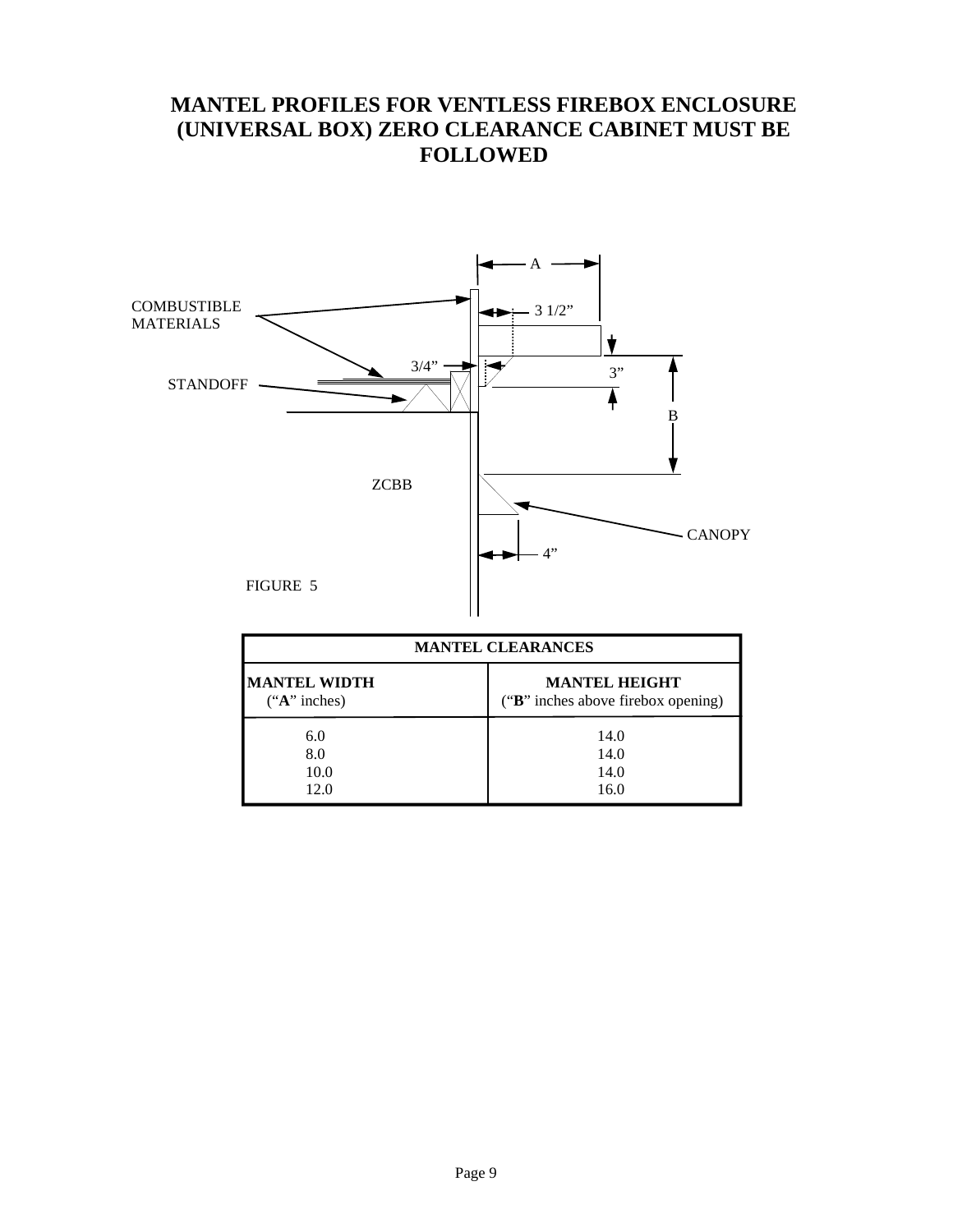### **INSTALLATION INSTRUCTIONS FOR MODEL ZCBB OPTIONAL WOODEN FLUSH MOUNT MANTEL FRONT (FF) (KIT#PAKDMZCBBFF)**

**"NOTE: Follow framing instructions on pages 6 & 7. With the exception of placement of ZCBB in framed opening . The ZCBB must be placed with the front surface of appliance 1- 9/16" out from finished wall. This well allow FF to set flush with front of ZCBB".**

#### **CLEARANCES:**

1. **Sidewall Clearances:** Clearances from side of firebox opening to any adjacent combustible wall should not be less than 7". (See page 8, figure 4)

2. **Ceiling Clearances:** Ceiling height should not be less than 42" from top of firebox opening. **INSTALLATION INSTRUCTIONS:**

- 1. After removing the FF kit from its packaging follow any pre-installation instructions provided with kit.
- 2. Place FF over front of ZCBB, centering opening in FF left to right with ZCBB front.
- 3. Next you must secure FF to finished wall surface. You may use "L" brackets, screws or finishing nails (not provided with FF).

**NOTE:** If an unfinished FF kit is used, do not operate appliance while finishing wood or before finish has dried properly.

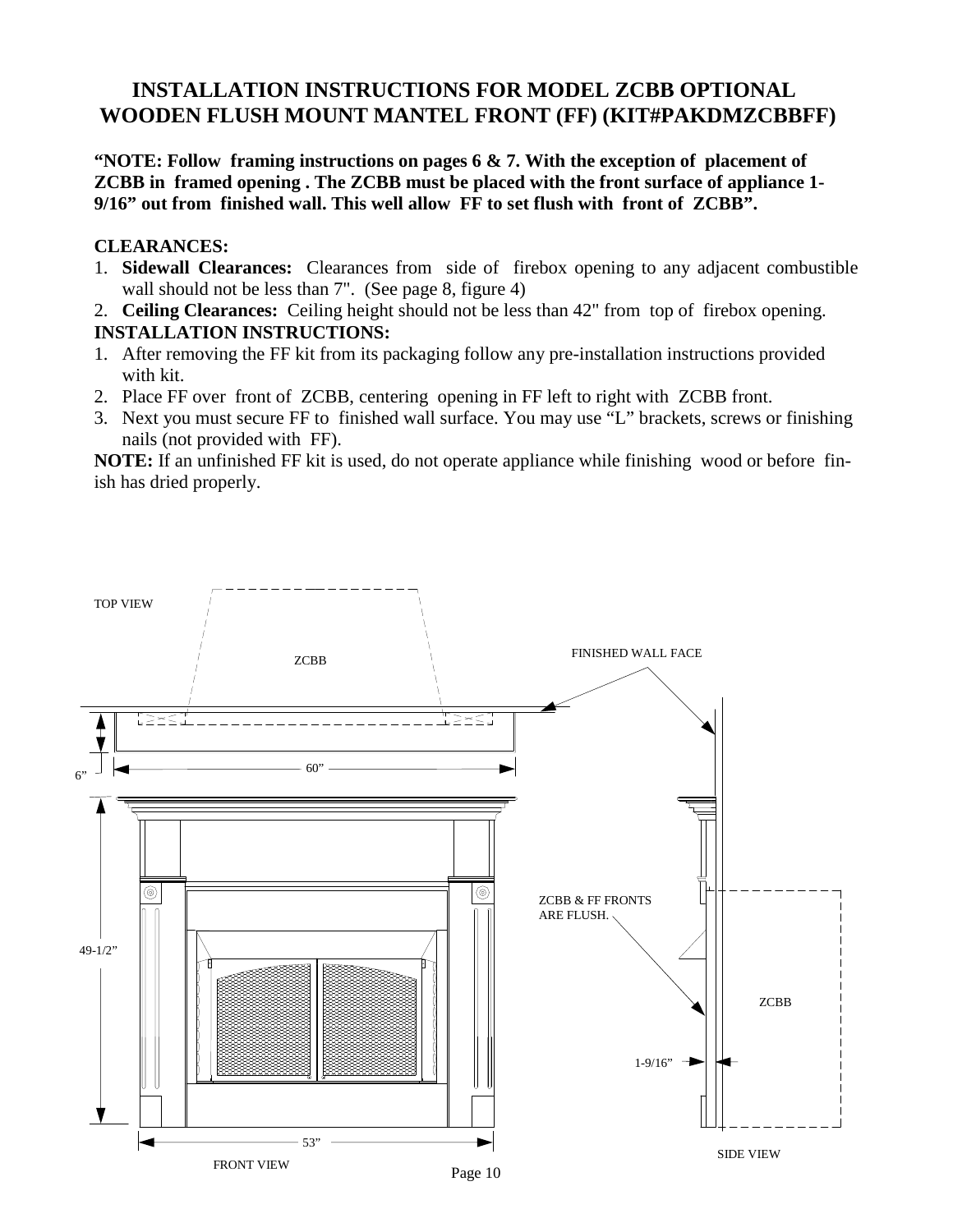### **INSTALLATION INSTRUCTIONS FOR MODEL ZCBB OPTIONAL WOODEN SURROUND (WS) (KIT# PAKDMZCBB)**

#### **CLEARANCES:**

- 1. **Sidewall Clearances:** Clearances from side of firebox opening to any adjacent combustible wall should not be less than 7". See Figure 4
- 2. **Ceiling Clearances:** Ceiling height should not be less than 42" from top of firebox opening.

#### **ASSEMBLY INSTRUCTIONS:**

Tools Needed: Medium Phillips Screwdriver

Step 1: Lay out all components. (See diagram 1)

Step 2: Assemble end panels  $(A \& B)$  to top front rail  $(C)$ .

Step 3: Stand end panels and top front rail onto base (hearth) and fasten down with screws provided (See diagram 1).

NOTE: Position back of end panels with back of base (hearth) centering assembly from each end. Install front screws first, then pull back towards inside to square surround up. Install screws through back holes.

Step 4: Place top onto surround, flush with back and equal on each end. Secure both ends and middle with screws provided.

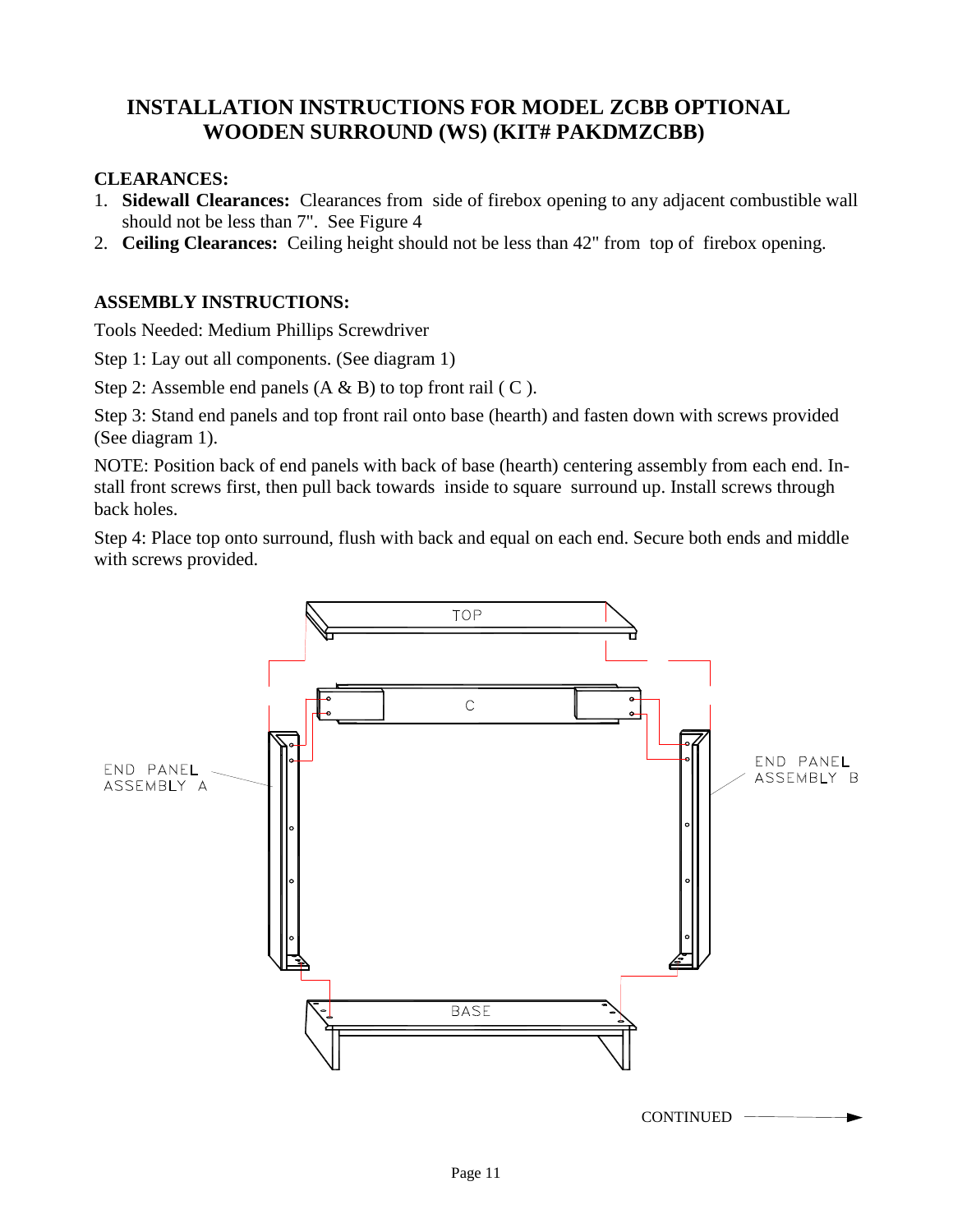

After assembling the WS you must insert the ZCBB. It is best to insert ZCBB from rear of WS, this gives you more area to hold ZCBB and reduces risk of scratching surface of front area of the base (hearth) area. Flush and center ZCBB's front in the WS.

You can attach ZCBB to WS with "L" brackets at rear sides of ZCBB (brackets not provided).

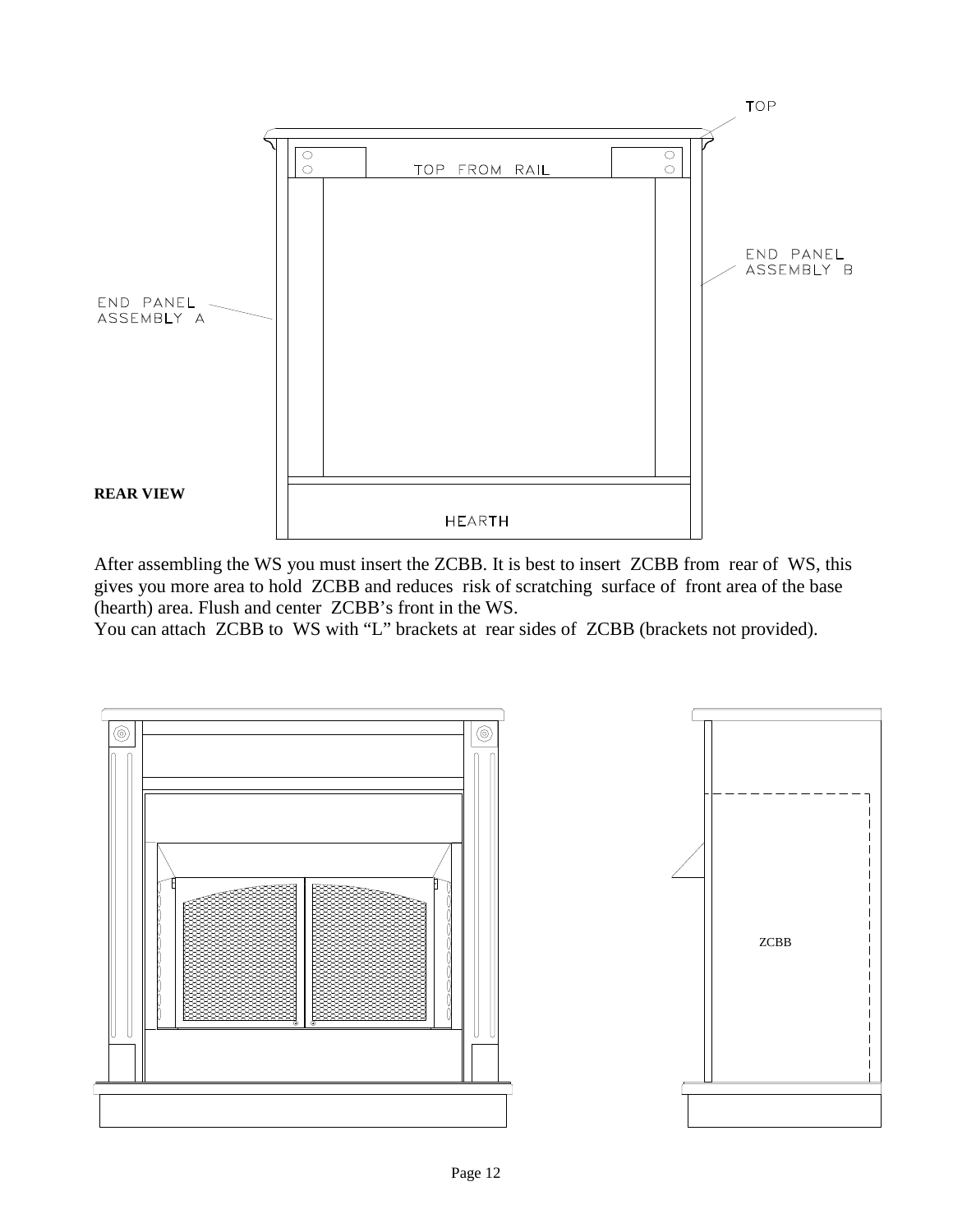# **PRODUCING ADEQUATE VENTILATION**

**NOTICE: Information on provisions for adequate combustion and ventilation air are located in unvented room heater 's installation instructions. The unvented room heater's instructions must be followed exactly.**

**This section is used for residential installation or mobile home installation.**

#### **UNCONFINED SPACE:**

An unconfined space has a minimum air volume of 50 cubic feet for each 1,000 BTU/Hr  $(4.8m<sup>3</sup>$  per Kw) input rating of all appliances in space (Cubic feet equals Length x Width x Height of space). Include adjoining rooms only if there are doorless passageways or ventilation grills between rooms.

#### **CONFINED SPACE:**

"The National Fuel Gas Code defines unusually tight construction space as a space whose volume is less than 50 cubic feet per 1,000 BTU per hour  $(4.8m<sup>3</sup>$  per KW) of the aggregate input rating of all appliances installed in that space.

**"WARNING: If the area in which heater may be operated is smaller than that defined as an unconfined space, provide adequate combustion and ventilation air by one of methods described in National Fuel Gas Code, ANSI Z223.1, 1992, Section 5.3"**

## **DETERMINING FRESH-AIR FLOW FOR HEATER LOCATION**

#### **DETERMINE IF YOU HAVE UNUSUALLY TIGHT CONSTRUCTION OR UNCONFINED SPACE**

Use this worksheet to determine if you have a confined or unconfined space.

**SPACE:** Include room in which you will install heater plus adjoining rooms with doorless passageways or ventilation grills between rooms.

1. Determine the volume of space (length x width x height). Length x Width x Height=  $\text{cu.ft.}$  (volume of space) **EXAMPLE:** 20 ft. (length) x 16 ft. (width) x 8 ft. (ceiling height) = 2560 cu. ft. (volume of space)

If additional ventilation to adjoining room is supplied with grills or openings, add volume of these rooms to total volume of space.

2. Divide the space volume by 50 cubic feet to determine maximum BTU/Hr space can support.

 $\sigma$  (volume of space) / 50 cu. ft = (maximum BTU/Hr space can support) **EXAMPLE:** 2560 cu. ft. (volume of space) / 50 cu. ft. = 51.2 or 51200 (maximum BTU/Hr space can support.)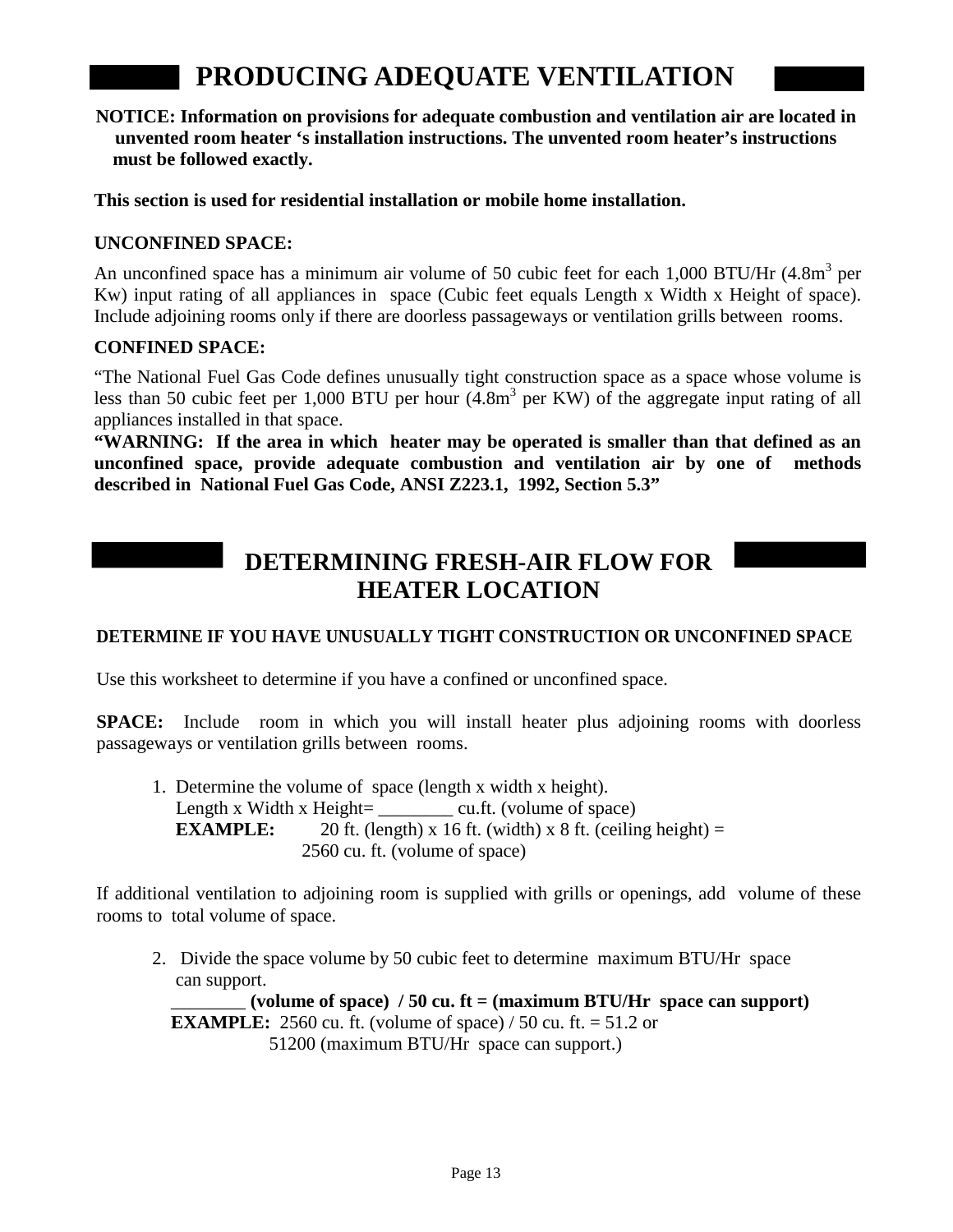3. Add the BTU/Hr of all fuel burning appliances in space.

|                          | $\cdots$ |         |
|--------------------------|----------|---------|
| Vent-Free Heater         |          | BTU/Hr. |
| Gas Water Heater*        |          | BTU/Hr. |
| <b>Gas Furnace</b>       |          | BTU/Hr. |
| <b>Vented Gas Heater</b> |          | BTU/Hr. |
| Gas Fireplace Logs       |          | BTU/Hr. |
| Other Gas Appliance*     |          | BTU/Hr. |
| Total                    |          | BTU/Hr. |
|                          |          |         |

| <b>Example:</b> | Gas water heater |          | 40000 BTU/Hr. |
|-----------------|------------------|----------|---------------|
|                 | Vent-free heater | $+$      | 18000 BTU/Hr. |
|                 | Total            | $\equiv$ | 58000 BTU/Hr. |

\* Does not include direct-vent gas appliances. Direct-vent draws combustion air from outdoors and vents to outdoors.

4. Compare the maximum BTU/Hr space can support with actual amount of BTU/Hr used.

|          | BTU/Hr (maximum space can support)          |
|----------|---------------------------------------------|
|          | BTU/Hr (actual amount of BTU/Hr used)       |
| Example: | 51200 BTU/Hr (maximum space can support)    |
|          | 58000 BTU/Hr (actual amount of BTU/Hr used) |

Space in above example is a confined space because actual BTU/Hr used is more than maximum BTU/Hr the space can support. Additional fresh air must be provided. The following options are available.

- A. Rework worksheet, adding space of an adjoining room. If extra space provides an unconfined space, remove door to adjoining room or add ventilation grills between rooms. See "Ventilation Air From Inside Building", page 15.
- B. Vent room directly to outdoors. See "Ventilation Air From Outdoors" page 16.
- C. Install a lower BTU/Hr heater, if lower BTU/Hr size makes room unconfined.

If actual BTU/Hr used is less than maximum BTU/Hr space can support, space is unconfined. You will need no additional fresh air ventilation.



### **YOU MUST PROVIDE ADDITIONAL VENTILATION AIR IN UNUSUALLY TIGHT CONSTRUCTION.**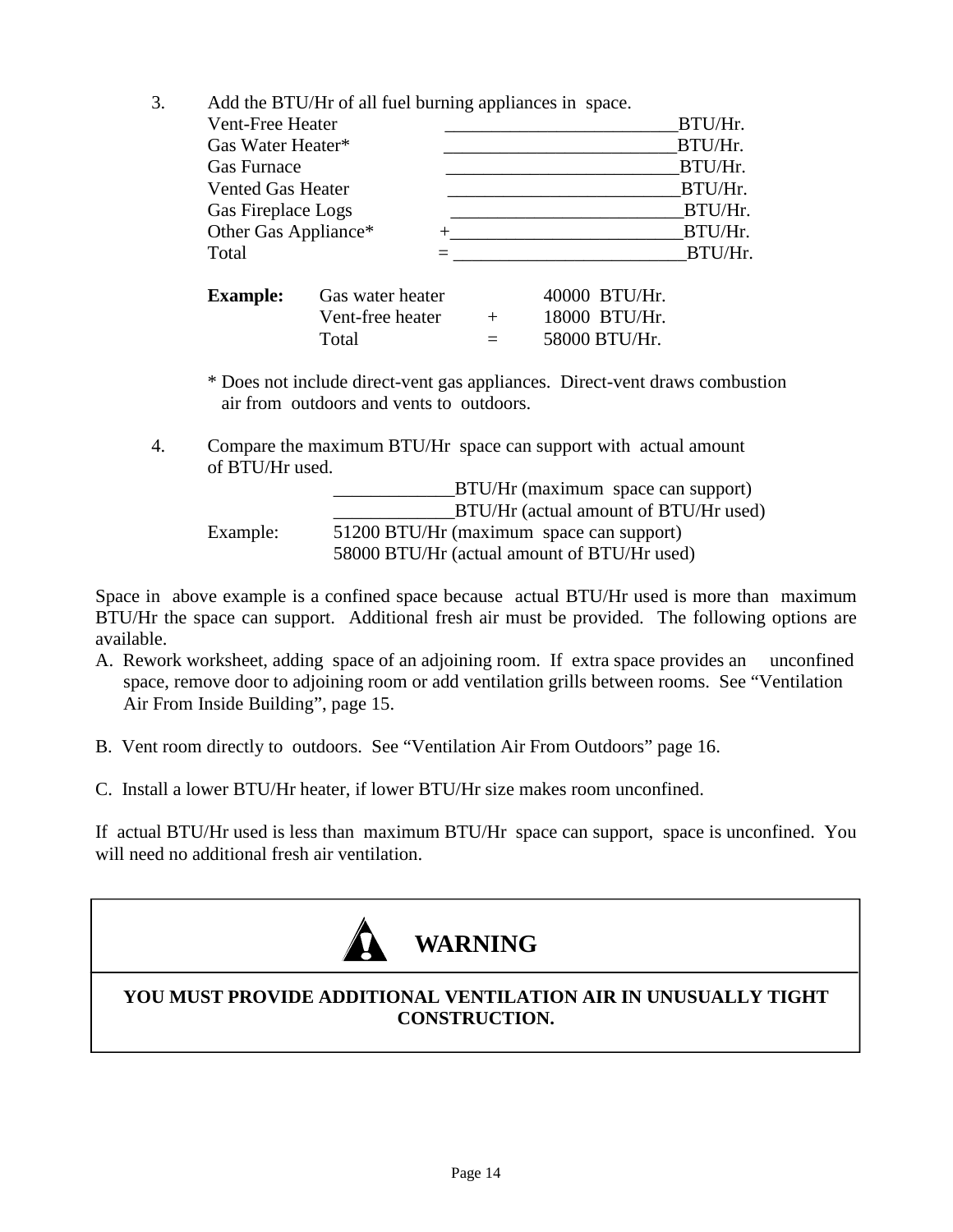# **AIR FOR COMBUSTION AND VENTILATION FROM INSIDE BUILDING**

This fresh air would come from an adjoining unconfined space. When venting to an adjoining space, you must provide two permanent openings: one within 12" of ceiling and one within 12" of floor on wall connecting two spaces (see Options 1 and 2, Figure 6). You can also remove door into adjoining room (see Option 3, Figure 6).



**REWORK WORKSHEET, ADDING SPACE OF ADJOINING UNCONFINED SPACE. COMBINED SPACES MUST HAVE ADEQUATE AMOUNT AIR TO SUPPLY ALL APPLIANCES IN BOTH SPACES.**

**NOTE: Each opening shall have a minimum free area of 1 square inch per 1000 BTU's per hour of total input ratings of all gas utilization equipment in confined space, but not less than 100 square inches.**



Figure 6 Ventilation Air From Inside Building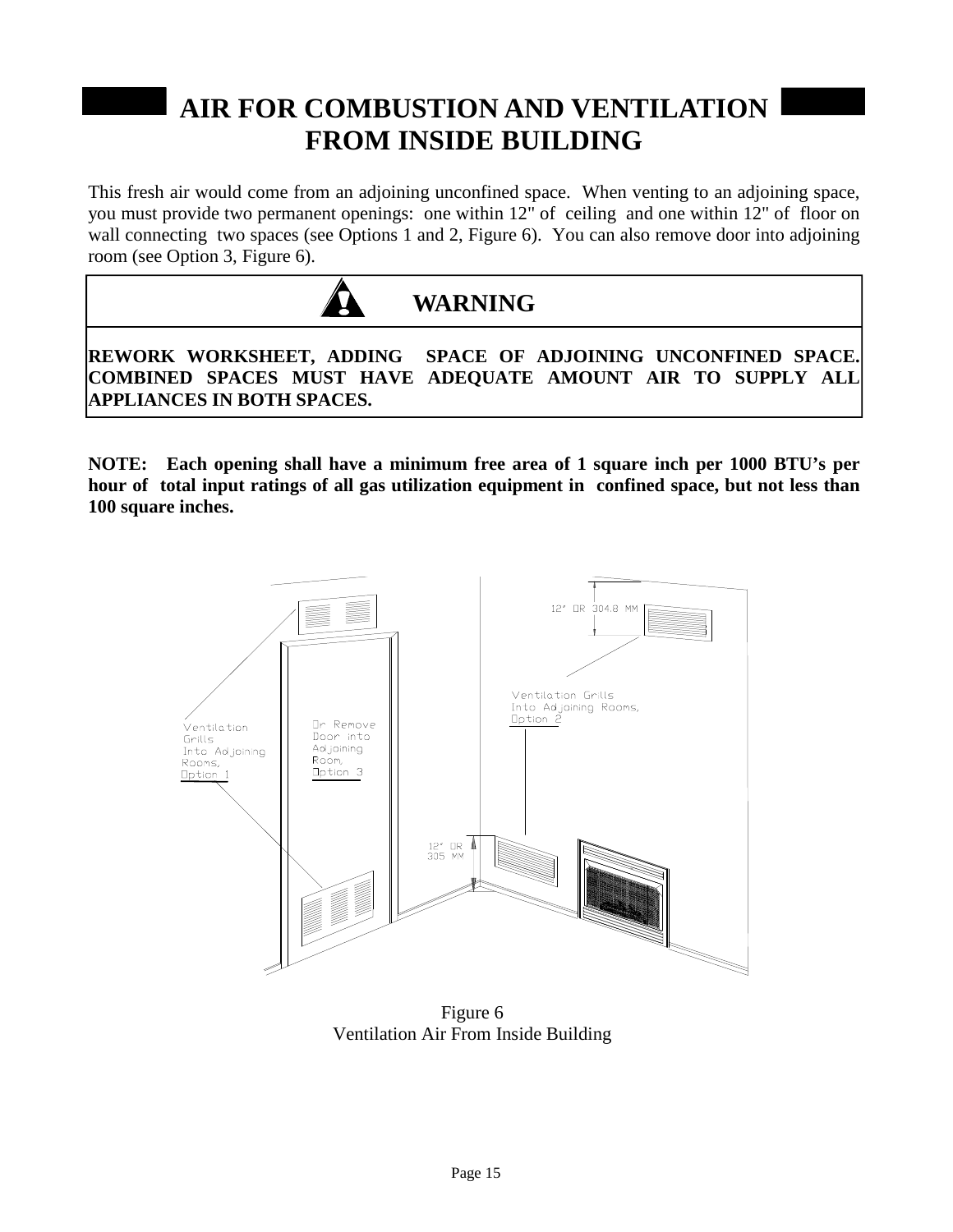# **WARNING**

THIS HEATER MUST HAVE ADEQUATE AMOUNT OF AIR FOR PROPER OPERATION. IF NOT, POOR FUEL COMBUSTION COULD RESULT. READ THE FOLLOWING INSTRUCTIONS TO ENSURE PROPER AMOUNT OF AIR FOR THIS AND OTHER FUEL-BURNING APPLIANCES IN YOUR HOME.

# **AIR FOR COMBUSTION AND VENTILATION FROM OUTDOORS**

Provide extra fresh air by using ventilation grills or ducts. You must provide two permanent openings: one within 12" of ceiling and one within 12" of floor. Connect these items directly to outdoors. These spaces include attics and crawl spaces. Follow National Fuel Gas Code **NFPA 54/ ANSI Z223.1**, Section 4.3, "Air For Combustion and Ventilation" for required size of ventilation grills or ducts.

**IMPORTANT:** Do not provide openings for inlet air into attic if attic has a thermostat-controlled power vent. Heated air entering attic will activate power unit.



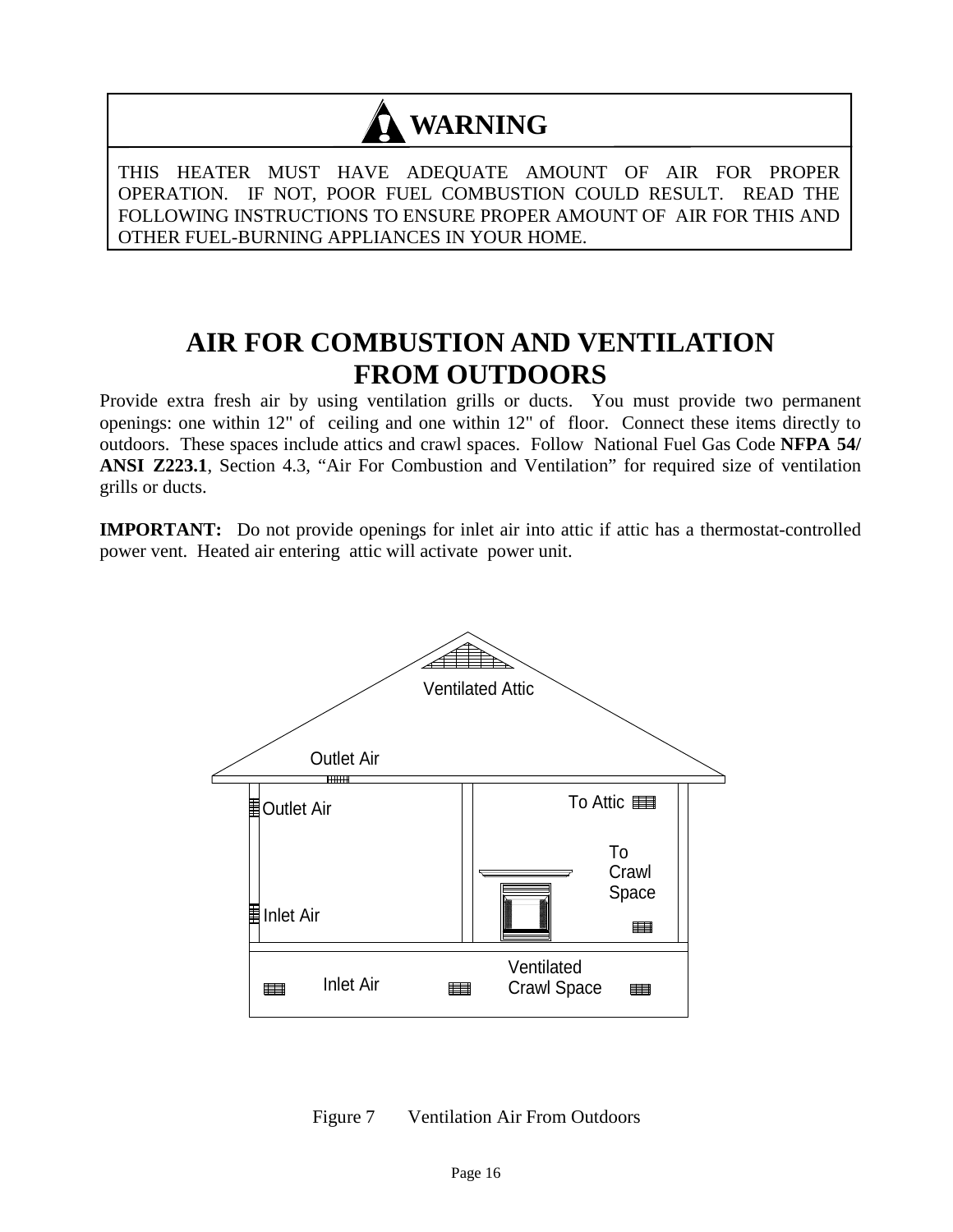# **OPTIONAL BLOWER INSTALLATION**

Model ZCBB has an optional MA ZCBB714 blower kit that can be purchased from your dealer. You will need to follow these steps and diagram below and wiring diagram on page 18.

**NOTE:** The receptacle which is provided in Model ZCBB must be wired into your home (residence) in order to have electricity to operate blower motor. If receptacle hasn't been wired in during installation of ZCBB you may need to contact a licensed electrician. The Model ZCBB also has a thermostat and wires and an ON/OFF switch standard on all units.

#### **"WARNING: Any changes to this heater or its controls can be dangerous."**

- A. First remove burner base and logs. Be sure to turn "OFF" gas supply before disconnecting supply line.
- B. Remove (10) ten hex-head self-piercing screws that hold down the motor cover plate on inner bottom of unit.
- C. Locate (2) two wires that come down back of rear air channel from thermostat . Connect (1) one of thermostat wires to top terminal on "ON/OFF" switch.
- D. Connect black power cord wire to the 24" jumper wire provided, then attach jumper wire to middle terminal on "ON/OFF" switch. Next connect remaining thermostat wire to (1) of wires coming from motor. Connect white power cord wire to white motor wire. The green power cord wire should be screwed to motor bracket as ground wire. Place blower motor in cover plate opening. Position blower motor into air channel on rear of unit centering blower motor. It is best to leave about a 1/8" space between blower and back of air channel. This will reduce the chance of vibrating or noise.
- E. After placing blower motor you must secure it to bottom of unit with (2) two #10x1/2 Hex Washer Head self-piercing screws provided with blower kit.
- F. Plug power cord into receptacle and reattach motor cover plate to inner bottom using screws you removed earlier.



**WARNING: IF INFORMATION IN THIS MANUAL IS NOT FOLLOWED EXACTLY, A FIRE OR EXPLOSION MAY RESULT CAUSING PROPERTY DAMAGE, PERSONAL INJURY OR LOSS OF LIFE.**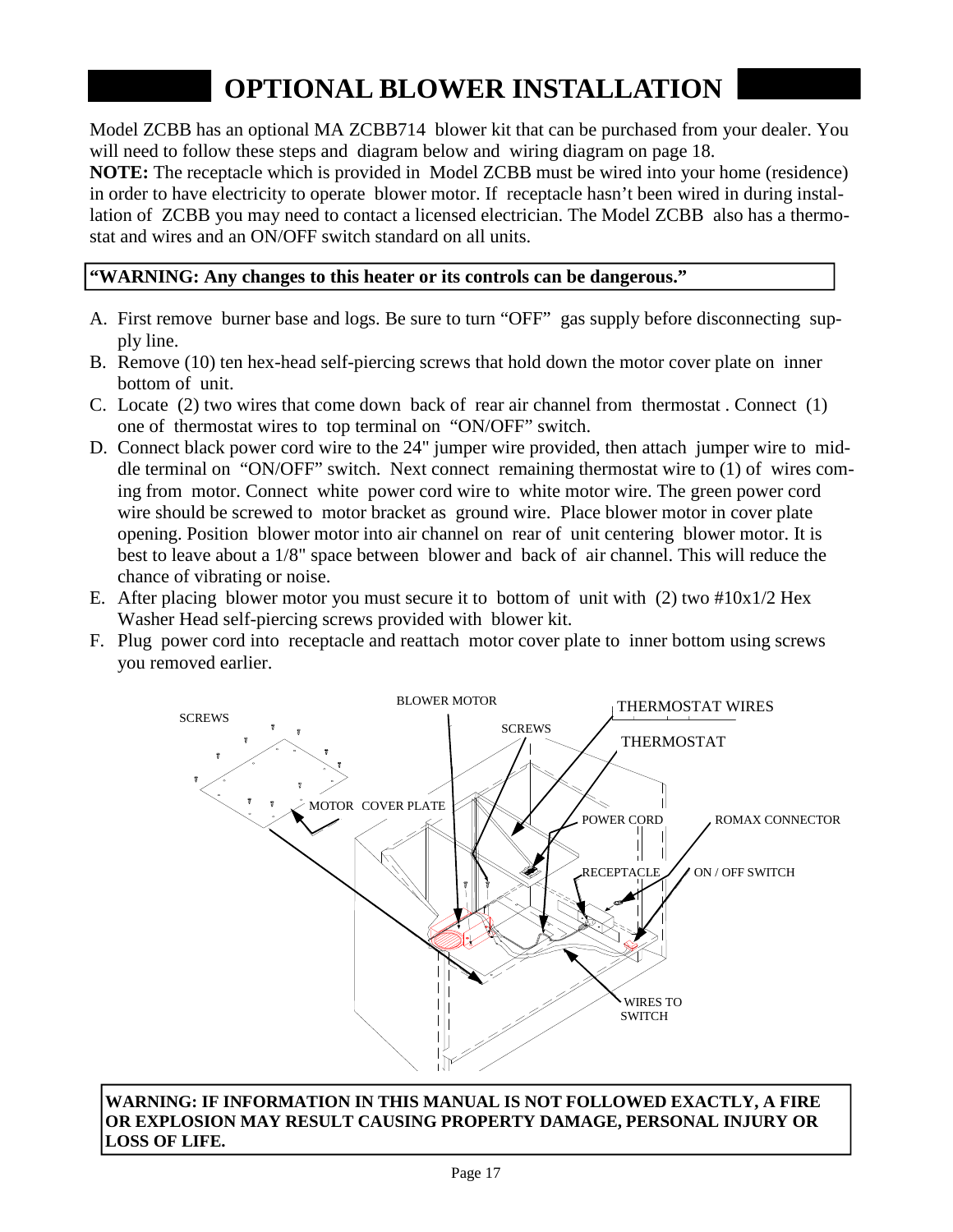

**WARNING: CHILDREN AND ADULTS SHOULD BE ALERTED TO HAZARDS OF HIGH SURFACE TEMPERATURES AND SHOULD STAY AWAY TO AVOID BURNS OR CLOTHING IGNITION. YOUNG CHILDREN SHOULD BE CAREFULLY SUPERVISED WHEN IN SAME ROOM AS GAS LOGS.**



# **WIRING DIAGRAM (MA ZCBB714)**



### **NOTE:** "**If any of original wire must be replaced, it must be replaced with a wire of at least a 105° C temperature rating or its equivalent."**

**NOTE:**Installation and repair should be done by a qualified service person. This heater should be inspected before use and at least annually by a qualified service technician. More frequent cleaning may be required due to excessive lint from carpeting, bedding material, pet hair, etc. It is imperative that control compartments and circulating air passageways of heater be kept clean.

**CAUTION:** Label all wires prior to disconnection when servicing controls. Wiring errors can cause improper and dangerous operation.Verify proper operations after servicing.

**NOTE: N.B.C. OPTIONAL FAN KIT MUST BE ELECTRICALLY GROUNDED IN ACCORDANCE WITH LOCAL CODES. IN ABSENCE OF LOCAL CODES, NATIONAL ELECTRICAL CODE, ANSI/NFPA 70 MUST BE USED.**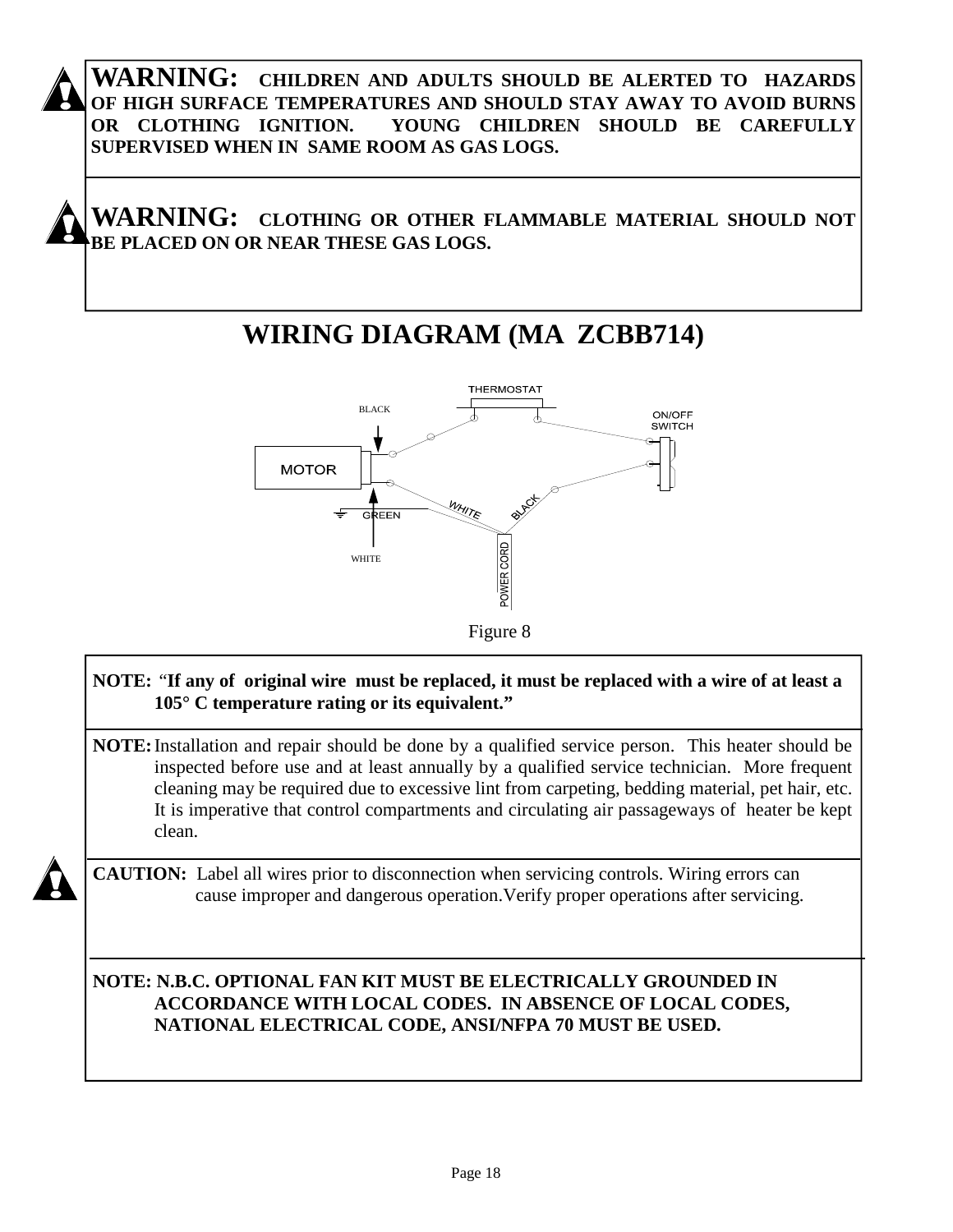### **REPLACEMENT PARTS**

- 1. PULL SCREEN (2) PER UNIT
- 2. SCREEN RODS (2) PER UNIT
- 3. REAR REFRACTORY AND SIDE REFRACTORY 2 PIECES PER UNIT
- 6. CANOPY
- 7. DOOR KIT (PART # MAZCBBDOORS)

#### **PARTS MAY BE OBTAINED THROUGH YOUR LOCAL NBC DEALER. IN ABSENCE OF A DEALER, PLEASE CONTACT NEW BUCK CORPORATION AT 200 ETHAN ALLEN DRIVE, P.O. BOX 69, SPRUCE PINE, NC 28777.**

### **OPTIONAL PARTS**

| <b>DESCRIPTION</b>   | <b>PART NUMBER</b> |
|----------------------|--------------------|
| <b>MOTOR</b>         | PE SBR084          |
| <b>ON/OFF SWITCH</b> | PE RA911VB         |
| POWER CORD           | PE 400240          |
| <b>JUMPER WIRES</b>  | MA18GA18FF         |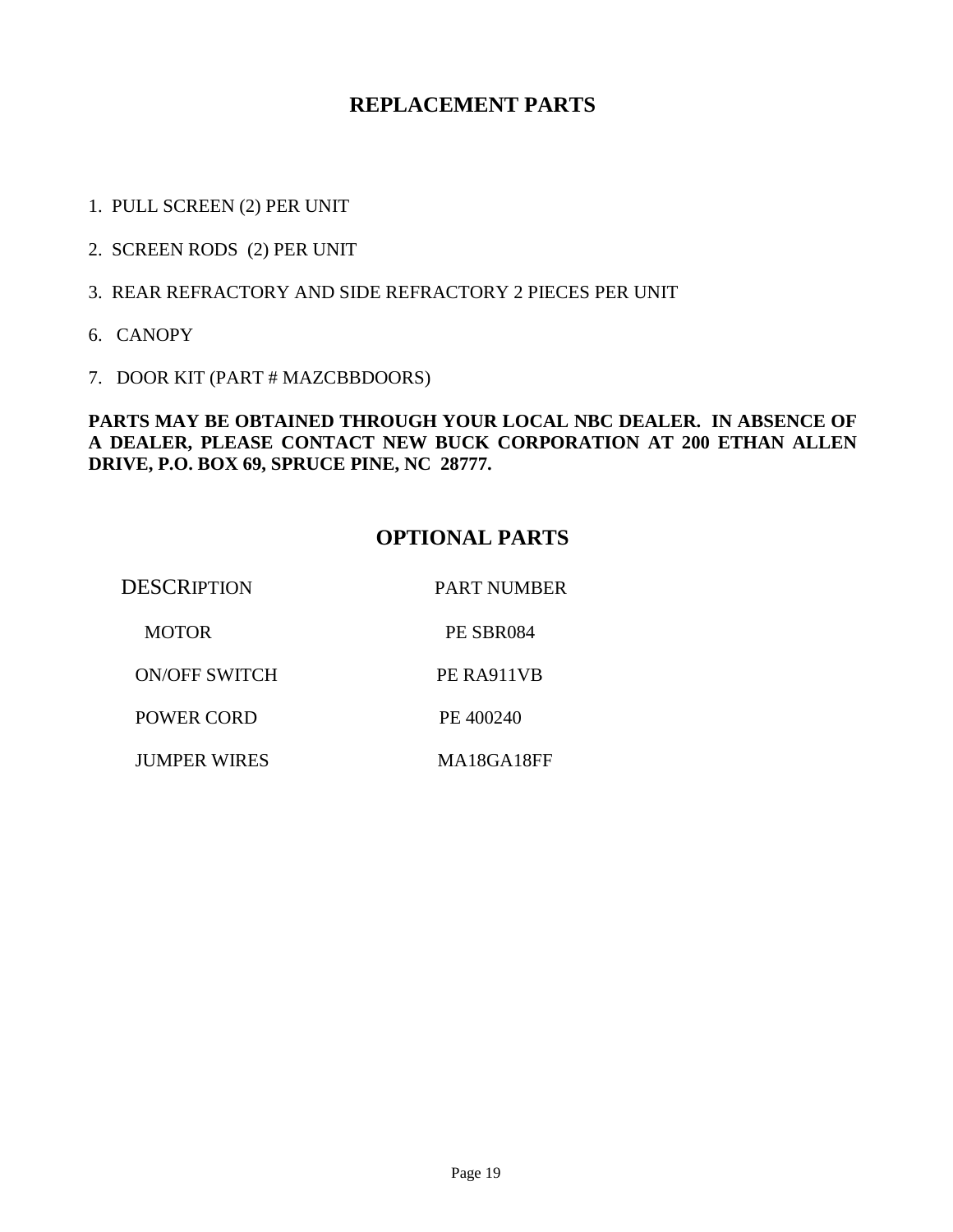# **NEW BUCK CORPORATION**

We reserve rights to amend these specifications at any time without notice. The only warranty applicable is our standard written warranty. We offer no other warranty, expressed or implied.

# **LIMITED WARRANTY VENTLESS FIREBOX ENCLOSURE**

New Buck warrants this product to be free from defects in materials and components for two (2) years from date of first purchase, provided that product has been properly installed, operated, and maintained in accordance with all applicable instructions. To make a claim under this warranty Bill of Sale or canceled check must be presented.

This warranty is extended only to original retail purchaser and covers cost of parts required to restore heater to proper condition. Warranty parts MUST be obtained through an authorized Buck Stove dealer and/or New Buck, who will provide original factory replacement parts. Failure to use original factory replacement parts voids this warranty. Heater must be installed by a qualified installer in accordance with all local codes and instructions furnished with unit.

Warranty does not apply to parts that are not in original condition, normal wear and tear or parts that fail or become damaged as a result of misuse, accidents, lack of proper maintenance or defects caused by improper installation.

WARRANTY DOES NOT COVER:

- Removal and re-installation cost
- Labor costs for replacements or repairs
- Transportation
- Cost of service call to diagnose trouble
- Painted surfaces
- Damage or defect caused by improper installation, accident, misuse, abuse or alteration

TO FULL EXTENT ALLOWED BY LAW OF JURISDICTION THAT GOVERNS SALE OF PRODUCT, THIS EXPRESS WARRANTY EXCLUDES ANY AND ALL OTHER EXPRESSED WARRANTIES AND LIMITS DURATION OF ANY AND ALL WARRANTIES, INCLUDING WARRANTIES OF MERCHANTABILITY AND FITNESS FOR A PARTICULAR PURPOSE TO ONE (1) YEAR FROM DATE OF FIRST PURCHASE. NEW BUCK LIABILITY IS HEREBY LIMITED TO PURCHASE PRICE OF PRODUCT AND NEW BUCK SHALL NOT BE LIABLE FOR ANY OTHER DAMAGES WHATSOEVER INCLUDING INCIDENTAL OR CONSEQUENTIAL DAMAGES.

Some states do not allow a limitation on how long an implied warranty lasts or an exclusion or limitation of incidental or consequential damages, so above limitation on implied warranties or exclusion on damages may not apply to you.

This warranty gives you specific legal rights. Other rights may vary from state to state.